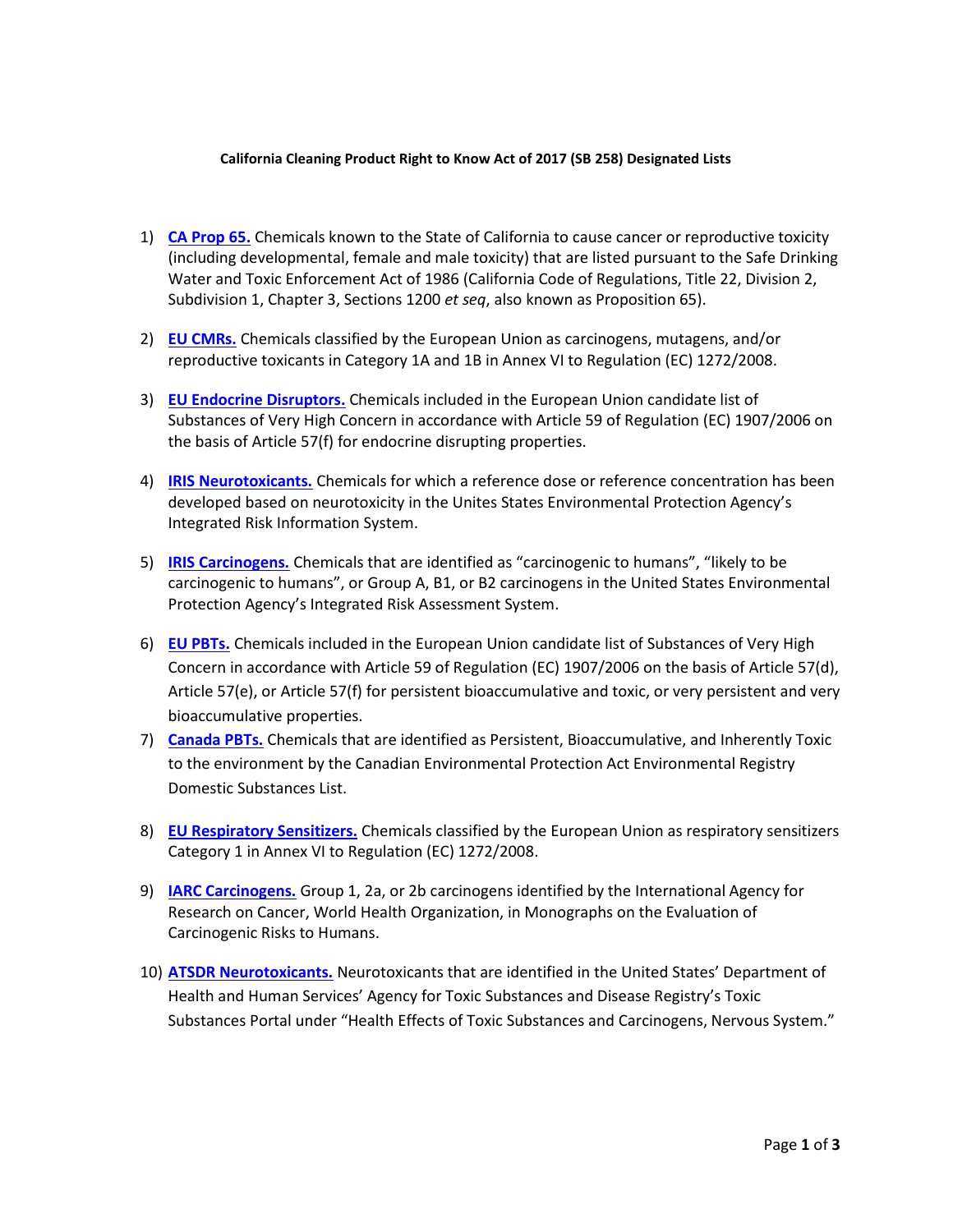- 11) **[US EPA Priority Chemicals List.](https://archive.epa.gov/epawaste/hazard/wastemin/web/html/priority.html)** Persistent, Bioaccumulative and Toxic Priority Chemicals that are identified by the United States Environmental Protection Agency's National Waste Minimization Program.
- 12) **[US NTP Reproductive or Developmental Toxicants.](https://ntp.niehs.nih.gov/pubhealth/hat/noms/evals.html)** Reproductive or developmental toxicants identified in "Monograph on the Potential Human Reproductive and Developmental Effects" published by the United States Department of Health and Human Services' National Toxicology Program, Office of Health Assessment and Translation.
- 13) **[US EPA PBTs.](https://www.epa.gov/toxics-release-inventory-tri-program/persistent-bioaccumulative-toxic-pbt-chemicals-covered-tri)** Chemicals identified by the United States Environmental Protection Agency's Toxics Release Inventory program as Persistent, Bioaccumulative and Toxic Chemicals that are subject to reporting under Section 313 of the Emergency Planning and Community Right-to-Know Act of 1986.
- 14) **[WA PBTs.](https://app.leg.wa.gov/wac/default.aspx?cite=173-333-310)** The Washington Department of Ecology's Persistent, Bioaccumulative, Toxic (PBT) Chemicals identified in the Washington Administrative Code, Title 173, Chapter 173-333.
- 15) **[US NTP Carcinogens.](https://ntp.niehs.nih.gov/pubhealth/roc/index.html)** Chemicals that are identified as "known to be" or "reasonably anticipated to be" human carcinogens in the 13th Report on Carcinogens and any subsequent revisions prepared by the United States Department of Health and Human Services' National Toxicology Program.
- 16) **[CA NLs.](https://www.waterboards.ca.gov/drinking_water/certlic/drinkingwater/documents/notificationlevels/notification_levels_response_levels_overview.pdf)** Chemicals for which notification Levels, as defined in Health and Safety Code Section 116455, have been established by the California Department of Public Health or the State Water Resources Control Board.
- 17) **[CA MCLs.](https://www.waterboards.ca.gov/drinking_water/certlic/drinkingwater/Lawbook.html)** Chemicals for which primary Maximum Contaminant Levels have been stablished and adopted under Sections 64431 or 64444 of Chapter 15 of Title 22 of the California Code of Regulations.
- 18) **[CA TACs.](https://www.arb.ca.gov/toxics/id/taclist.htm)** Chemicals identified as Toxic Air Contaminants under Sections 93000 or 93001 of Title 17 of the California Code of Regulations.
- 19) **[CA Priority Pollutants.](https://www.waterboards.ca.gov/water_issues/programs/tmdl/integrated2012.shtml)** Chemicals that are identified as priority pollutants in the California Water Quality Control Plans under Section 303(c) of the federal Clean Water Act and in Section 131.38 of Title 40 of the Code of Federal Regulations, or identified as pollutants by California or the United State Environmental Protection Agency for one or more water bodies in California under Section 303(d) of the federal Clean Water Act and Section 130.7 of Title 40 of the Code of Federal Regulations.
- 20) **[CA Non-Cancer Hazards.](https://oehha.ca.gov/air/general-info/oehha-acute-8-hour-and-chronic-reference-exposure-level-rel-summary)** Chemicals that are identified with non-cancer endpoints and listed with an inhalation or oral Reference Exposure Level by the California Office of Environmental Health Hazard Assessment under Health and Safety Code Section 44360(b)(2).
- 21) **[CA Priority Chemicals.](https://biomonitoring.ca.gov/chemicals/priority-chemicals)** Chemicals identified as priority chemicals by the California Environmental Contaminant Biomonitoring program pursuant to Section 105449.